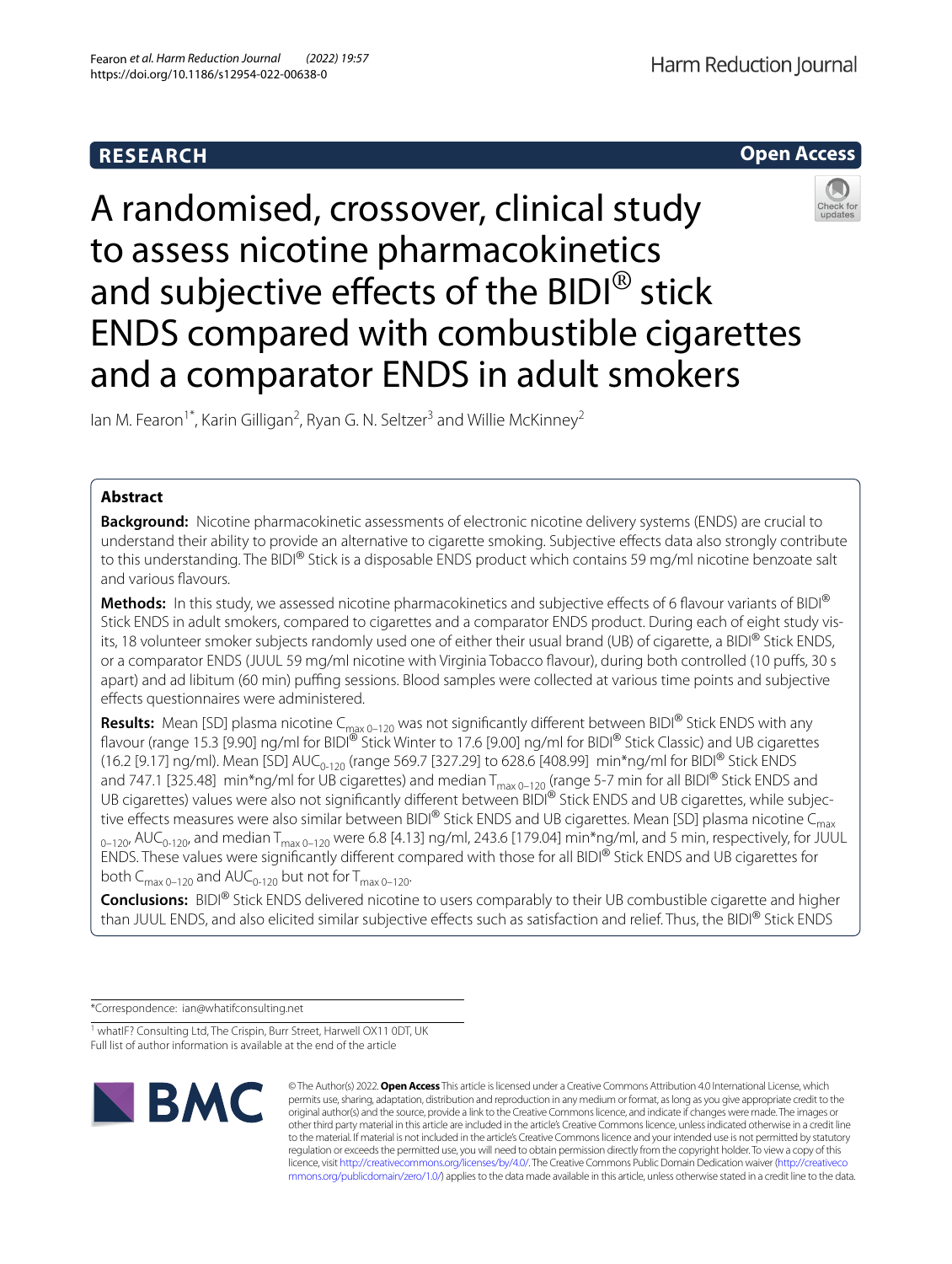may be a satisfying alternative to cigarettes among current smokers and may support their transitioning away from cigarette smoking.

*Trial registration***:** ClinicalTrials.gov (identifer number NCT05072925).

**Keywords:** Nicotine, Pharmacokinetics, Subjective efects, Electronic nicotine delivery system, Cigarette, Smoking

# **Background**

Cigarette smoking is the leading preventable cause of morbidity and mortality worldwide and is the primary causative factor in the deaths of more than 7 million smokers annually [\[1](#page-9-0)]. A number of serious human diseases are caused by cigarette smoking, including heart disease, lung disease, and lung cancer, which arise due to a smokers' inhalation of toxic chemicals formed during the combustion of tobacco  $[2-4]$  $[2-4]$ . Cigarette smoke contains approximately 6,500 identifed chemicals [\[3](#page-9-3)] and a number of these chemicals have a demonstrated association with the development of specifc smokingrelated diseases [[5\]](#page-9-4). For smokers, the best possible means of reducing the risk to their health is to quit smoking [\[6](#page-9-5)] and large numbers of adult smokers report such a desire to stop smoking. However, the addictive nature of cigarette smoking means that quitting smoking is inherently difficult. Unfortunately, less than 10% of adult smokers actually manage to stop smoking annually [\[7](#page-9-6)].

Forms of nicotine delivery that satisfy a smokers' desire for nicotine and reduce or eliminate exposure to tar and harmful toxicants found in cigarette smoke have been suggested since the 1970s as a means to reduce smoking-related health risks [[8\]](#page-9-7). Regarding smokers who are either unable or unwilling to quit smoking, a number of public health bodies such as Public Health England, the UK Royal College of Physicians, the New Zealand Ministry of Health and Health Canada, have proposed that reduced-exposure products may provide a less harmful alternative to combustible cigarettes and support efforts to reduce the global burden of cigarette smoking  $[9-11]$  $[9-11]$ . E-cigarettes are a form of electronic nicotine delivery systems (ENDS) which generate an aerosol via electrical heating of an e-liquid that most commonly contains nicotine [\[12](#page-9-10), [13\]](#page-9-11). Since the heating temperature required to aerosolise e-liquids is much lower than the smoke-producing temperature developed during the combustion of tobacco leaves in conventional cigarettes, ENDS aerosols contain far fewer and substantially lower levels of harmful toxicants compared with cigarette smoke  $[14-16]$  $[14-16]$  $[14-16]$ . Therefore, exposure to cigarette smoke toxicants is either greatly reduced or absent in smokers who completely switch to ENDS [\[17](#page-9-14)[–22](#page-10-0)]. In many instances, biomarkers of exposure are at levels seen with smoking abstinence  $[17, 19]$  $[17, 19]$  $[17, 19]$  $[17, 19]$  or in non-smokers. This exposure reduction has the potential to reduce the risk of tobacco-related disease in smokers who completely switch to using ENDS. Consequently, some public health bodies, including Public Health England, have proposed the use of ENDS as a potentially reduced-harm alternative to cigarette smoking for adult smokers [[9\]](#page-9-8), and particularly those who have been unable to quit by other means. Furthermore, a growing body of the literature indicates that ENDS have the potential to support smoking cessation [\[23](#page-10-2)], particularly in those who use ENDS daily and non-intermittently [[24,](#page-10-3) [25](#page-10-4)].

It has been suggested that nicotine delivery from ENDS is an important factor in determining their ability to facilitate smokers' switching away from cigarette smoking [[26](#page-10-5)[–28](#page-10-6)]. Nicotine-containing smoking cessation products such as nicotine gum that have higher nicotine content (e.g. 4 mg gum compared with 2 mg gum) deliver greater amounts of nicotine to users, produce greater satisfying and reinforcing efects, and are more efective in promoting smoking cessation [\[26](#page-10-5), [29](#page-10-7)[–31](#page-10-8)] particularly among highly dependent smokers [\[26,](#page-10-5) [32](#page-10-9), [33\]](#page-10-10). For ENDS, greater nicotine delivery is associated with greater reductions in urges to smoke as well as other benefcial subjective efects such as greater satisfaction, liking and reductions in withdrawal symptoms, and greater reductions in exposure to cigarette smoketoxicants [\[34](#page-10-11)[–36](#page-10-12)].

The  $BIDI^@$  Stick is a disposable ENDS that contains an e-liquid with 59 mg/ml nicotine in the form of a nicotine benzoate salt and a variety of favours, which has been marketed in the USA as an alternative to cigarette smoking for adult smokers since 2014. While the nicotine pharmacokinetic profle of various types of ENDS products has been reported in the literature [\[13](#page-9-11), [37](#page-10-13), [38\]](#page-10-14), including disposable ENDS [\[39](#page-10-15)], no studies have yet examined nicotine pharmacokinetics for disposable ENDS with a high concentration of nicotine salt in the e-liquid. In this paper, we describe fndings from a clinical study assessing nicotine pharmacokinetics and subjective efects of the BIDI® Stick ENDS with various favours, compared to combustible cigarettes and a comparator pod-based (JUUL) ENDS.

# **Methods**

This study was an open-label, randomised, crossover, clinical study in which healthy adult smokers were assigned to use one of eight investigational products at each clinic visit and according to a pre-determined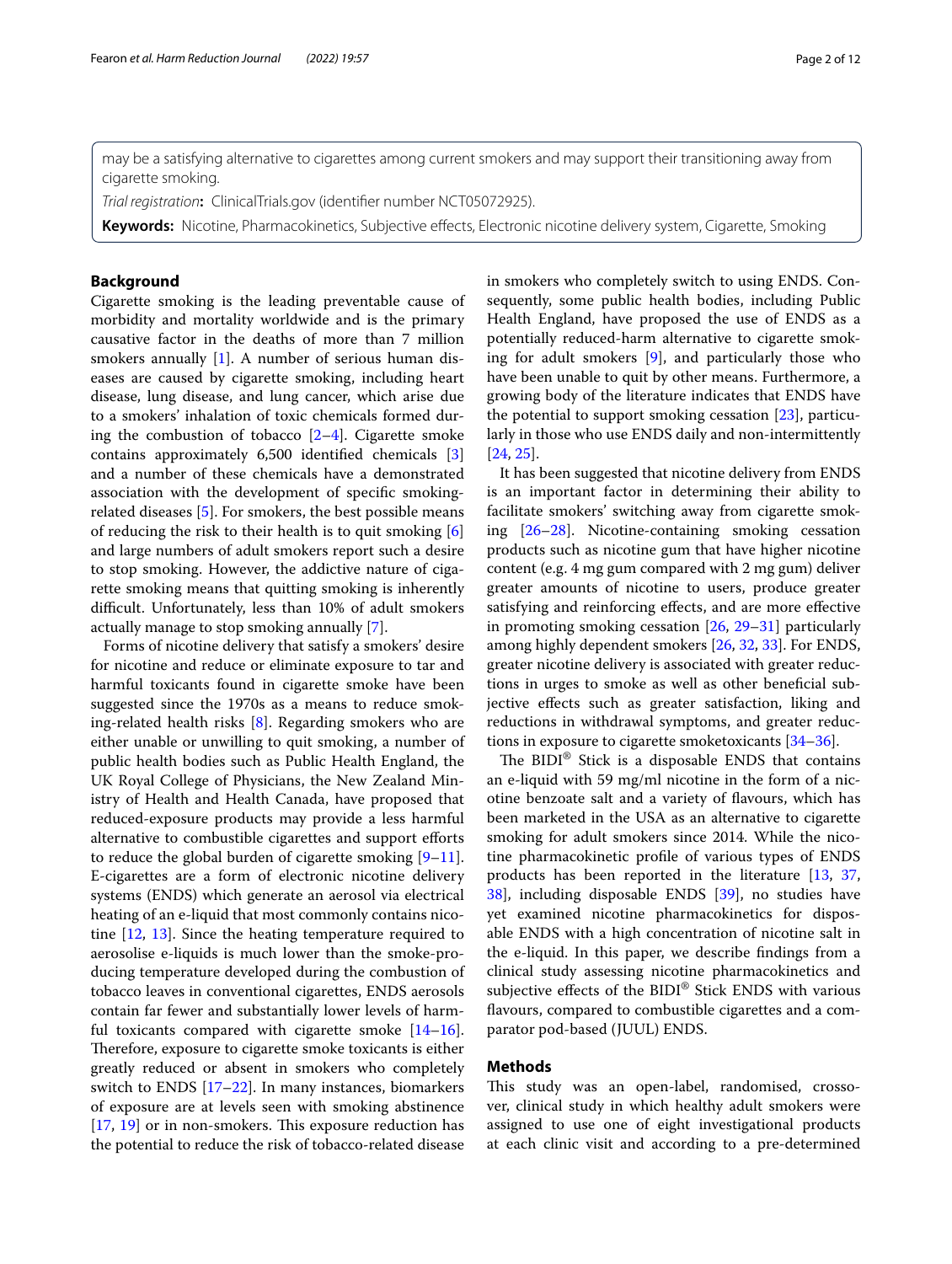randomisation schedule. The study was conducted in July and August 2021 at the facilities of MTZ Clinical Research Sp. z.o.o., Warsaw, Poland, in accordance with the principles of International Conference on Harmonisation Harmonised Tripartite Guideline for Good Clinical Practice (GCP) and the Declaration of Helsinki. GCP compliance was assured by both a pre-study GCP audit by an independent auditor and by frequent monitoring visits during study conduct by an independent Clinical Research Associate. Ethics approval was received from the Ethics Committee of the District Medical Board in Warsaw (Resolution 15/21, 29 April 2021). All subjects received fnancial remuneration for their participation in the study, which was approved by the ethics committee. The study was registered on the ClinicalTrials.gov repository (identifer number NCT05072925).

# **Subjects**

Subjects were adults aged 21–65 years inclusive and were current smokers of at least 10 factory-manufactured cigarettes a day with a Federal Trade Commission tar yield of 8-10 mg, had been smoking cigarettes for at least 12 months, and may have been dual users of ENDS. At a screening visit, which took place no more than 28 days before the frst study visit, potential subjects provided written consent on an ethics committeeapproved informed consent form. At this visit, a review of the potential subjects' medical history, a physical examination, clinical laboratory assessments, an electrocardiogram (ECG), vital signs measurements, a urine pregnancy test (female subjects only), and a chest X-ray were performed to ensure that potential subjects were healthy. Urinary cotinine ( $\geq 200$  ng/mL) and exhaled carbon monoxide (eCO;>10 ppm) were also assessed to confrm cigarette smoking status, and a urine screen for drugs of abuse was performed. Subjects' cigarette smoking and nicotine product use history was captured, and the Fagerström Test for Cigarette Dependence (FTCD) [[40\]](#page-10-16) was administered.

Female subjects were ineligible if they were pregnant or breastfeeding and were required to practice a reliable method of contraception for the duration of the study. Exclusion criteria also included any clinically relevant medical or psychiatric disorder, abnormal fndings in the physical examination, clinical laboratory assessments, ECG or chest X-ray, or a positive screen for drugs of abuse. Potential subjects who had a positive text for SARS-CoV-2 (COVID-19) or displayed any symptoms indicative of active SARS-CoV-2 infection were also excluded from the study.

# **Study products**

The  $BIDI^@$  Stick is a completely self-contained disposable, non-rechargeable ENDS device (see Additional fle [1](#page-9-15): Figure S1) containing 1.4 ml of e-liquid with a 6% w/v nicotine concentration (i.e. 59 mg/ml). Similar to other ENDS e-liquids, the BIDI® Stick e-liquid also contains propylene glycol (25–35% w/v), vegetable glycerol  $(26-38\% \text{ w/v})$ , benzoic acid  $(7.2\% \text{ w/v})$ , and flavours. The device power source is a lithium-ion rechargeable battery cell with a capacity of 280mAh which is sufficient to last until the e-liquid in each BIDI® Stick is completely consumed.

Six BIDI® Stick ENDS, each containing 59 mg/ml nicotine benzoate salt and diferent favours, were assessed in the study. The specific products assessed, and the flavour types for each variant, were BIDI® Stick Arctic (mint and menthol), Classic (tobacco), Zest (melon, pineapple and banana), Regal (dragonfruit and strawberry), Winter (watermelon, melon, and menthol), and Solar (strawberry and blueberry). A comparator ENDS product, the JUUL pod system ENDS with 59 mg/ml nicotine benzoate salt and Virginia Tobacco favour, was also assessed. All subjects provided their usual brand (UB) of combustible cigarette for use as a reference cigarette.

# **Randomisation procedure**

Randomisation sequences were prepared by MTZ Clinical Research Sp. z.o.o. and were produced using a block randomisation (Williams) procedure (18 subjects randomised to the 14 treatment sequences, size of block equal to 1) for 7 treatments in 7 periods (i.e. generation of a Latin-square design, where every treatment followed every other treatment the same number of times). Equal allocation of subjects to each sequence was ensured.

# **Study procedures**

At screening, subjects underwent numerous assessments outlined above to assure their health status. Subjects who passed all screening assessments and provided written informed consent visited the clinic site on eight separate occasions, with each clinic visit separated by at least two days. At the frst of these visits, subjects underwent nicotine pharmacokinetic and subjective efects assessments with their usual brand (UB) of combustible cigarette. Prior to each subsequent visit, subjects were provided with a supply of either the BIDI® Stick ENDS or the JUUL ENDS they were to use at their next clinic visit according to the randomisation schedule, to use at home for a familiarisation period of at least two days. At each clinic visit, subjects used their randomly assigned product and underwent nicotine pharmacokinetic and subjective efects assessments. Prior to each clinic visit, subjects were instructed to abstain from the use of any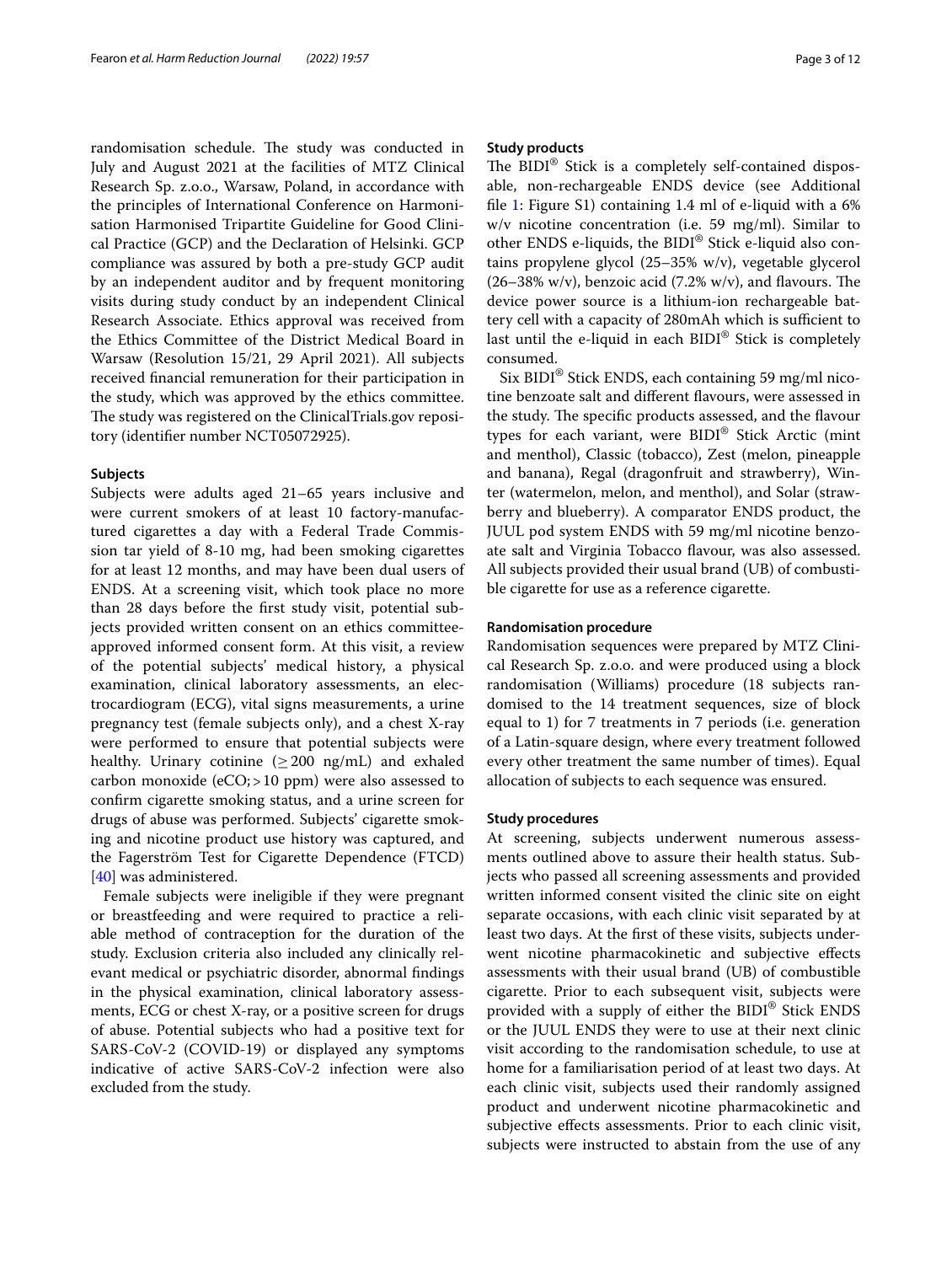nicotine-containing products for a period of at least 12 h. Compliance with this instruction was assessed by measuring eCO with a cut-off level of <15 ppm  $[26, 41, 42]$  $[26, 41, 42]$  $[26, 41, 42]$  $[26, 41, 42]$  $[26, 41, 42]$  $[26, 41, 42]$  $[26, 41, 42]$ . After the fnal clinic visit, subjects were discharged from the clinic after all nicotine pharmacokinetic and subjective efects assessments were completed. Subjects were contacted by telephone no longer than one week after the fnal study visit to capture any post-study adverse events (AEs).

#### **Nicotine pharmacokinetics**

During the frst clinic visit (Visit 2), subjects smoked their UB combustible cigarette during two use sessions. In the frst session, subjects smoked a single combustible cigarette by taking 10 pufs with each puf 30 s apart (controlled puffing). Blood samples (4 mL) were obtained for plasma nicotine analysis at -5, 3, 5, 7, 10, 15, 30, 45, 60, 75, and 120 min relative to the frst puf on the cigarette. In the second session, which began immediately after the last (120 min) blood draw, subjects were allowed to take ad libitum pufs on their UB cigarette for a period of 60 min. During this ad libitum session, subjects were allowed to smoke as many cigarettes as they liked. A blood sample for nicotine pharmacokinetic analysis was drawn at the end of the session (i.e. at 180 min). At subsequent visits, subjects used their assigned ENDS product following the same procedures.

Blood samples (4 ml) for plasma nicotine analysis were drawn into dipotassium ethylenediaminetetraacetic acid  $(K_2$  EDTA) vacutainer tubes via an intravenous catheter port. No later than 90 min after collection, samples were centrifuged at 1500 RPM at  $4 °C$  for 10 min. The plasma fraction was transferred to two sterile polypropylene screw cap tubes and stored frozen at − 20 °C within 120 min of collection. Plasma samples were shipped on dry ice to a commercial bioanalytical laboratory (Altasciences Company Inc., Laval, Quebec, Canada). Nicotine levels were assessed with a validated reversed-phase HPLC with MS/MS method, using an AB Sciex API 5000 quadrupole mass spectrometer and a Turbo V ion source with ES probe and operating in positive ion mode. The lower limit of quantification  $(LLOQ)$  for this assay was 0.200 ng/ml, and the upper limit of quantifcation (ULOQ) was 100.000 ng/ml.

# **Mass loss**

The BIDI<sup>®</sup> Stick and JUUL ENDS were weighed before and after both the controlled and ad libitum use sessions. Mass loss was then calculated by subtracting the mass post-use from the mass pre-use.

#### **Subjective efects assessments**

At the end of the ad libitum pufng session, subjects completed the 21-item Product Evaluation Scale (PES) [[43\]](#page-10-19) for which responses were recorded on a 7-point Likert scale ranging from "Not at all" to "Extremely".

# **Statistical analyses**

Since this study was the frst to examine nicotine pharmacokinetics in subjects using BIDI® Stick ENDS, no formal power calculations were performed. The sample size is typical of other studies reported in the literature examining the pharmacokinetics and subjective efects of diferent tobacco/nicotine products [[37\]](#page-10-13), and a sample size of 18 subjects was determined adequate to meet the study objectives.

Descriptive statistics for pharmacokinetic parameters, including baseline-adjusted maximum plasma nicotine concentration between 0 and 120 min ( $C_{\text{max 0-120}}$ ); time to maximum plasma nicotine concentration following controlled puffing  $(T_{max 0-120})$ ; and baseline-adjusted area under the plasma nicotine concentration–time curve at 120 min ( $AUC_{0-120}$ ), were summarised for each study product.  $AUC_{0-120}$  was calculated using a linear trapezoidal method. Following baseline adjustment, if any component of the  $AUC_{0-120}$  fell below zero, that component was excluded from the overall AUC value.

For inferential statistical analyses, linear mixed models were used to test diferences in log-transformed  $C_{\text{max}}$  <sub>0–120</sub> and AUC<sub>0-120</sub> values between BIDI<sup>®</sup> Stick ENDS, JUUL, and UB cigarettes. Subject was included as a random effect. The sequence of product used was initially specifed as a random efect, but the models produced non-positive defnite G matrices and so this variable was removed as a random efect. Model parameter estimates were exponentiated back to their original scale and used to create 90% confdence intervals for the ratio of geometric, least-squares means. Statistically signifcant diferences between test products were determined if the 90% confdence interval range did not include the value 1.00. Proportional odds generalised linear mixed models were used to test differences in  $T_{max}$  values between BIDI<sup>®</sup> Stick ENDS, JUUL, and UB cigarettes. The subject and sequence order of the product used were specifed as random efects. Statistical signifcance was determined for 90% odds ratio confdence intervals that did not contain the value 1.00.

The PES was analysed by assessing four composite subscales: (1) "satisfaction"; (2) "psychological reward"; (3) "aversion"; and  $(4)$  "relief"  $[43]$ . PES subscale scores were summarised using descriptive statistics for each study product, and post hoc pairwise comparisons between study products were made using linear mixed efects models with the subject specifed as a random efect.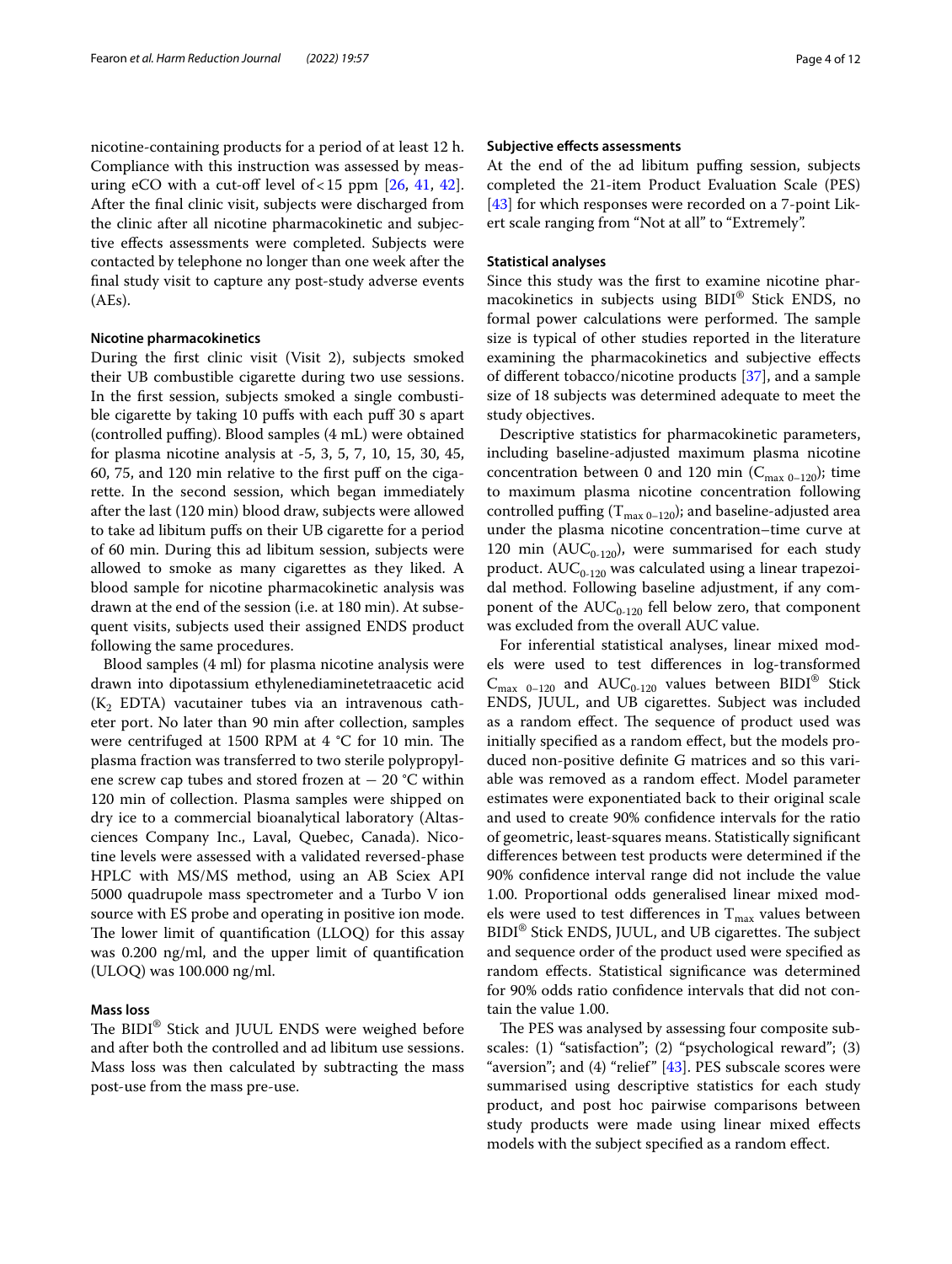

<span id="page-4-0"></span>Statistical analyses were performed using SAS Version 9.4 (Cary, NC, USA) with alpha=0.05 (2-tailed).

# **Nicotine pharmacokinetics**

# **Safety assessments**

Safety and tolerability were assessed by collecting information concerning the incidence, nature, and severity of any AEs experienced by subjects. Vital signs (blood pressure and heart rate) were also routinely monitored during study visits.

# **Results**

# **Study population**

Of 41 subjects who were screened, 18 (43.9%) met all of the inclusion criteria and none of the exclusion criteria and were enrolled into the study. Seventeen subjects attended the clinical site for all eight study visits and used their randomly assigned study product in the product use sessions; one subject was discontinued after Visit 2 (see later section on safety assessments). Brief demographic details of the 18 subjects are provided in Additional fle [1](#page-9-15): Table S1. Subjects' mean [SD] age was 39.2 [9.21] years, approximately two-thirds were male, and all were of Caucasian race. On average, subjects FTCD score was 5.8 [1.66] and subjects usually smoked on average 16.6 [4.82] cigarettes per day and had been smoking for an average of 19.3 [7.66] years. Two subjects had prior experience of ENDS use, but neither these nor any other subjects were currently using ENDS.

During use of all study products in the controlled pufing session,plasma nicotine levels rose rapidly (Fig. [1](#page-4-0)). The mean [SD] maximum plasma nicotine concentration reached following this session  $(C_{\text{max }0-120})$  was 16.2 [9.17] ng/ml for subjects' UB combustible cigarette (Table [1\)](#page-5-0).  $C_{\text{max }0-120}$  values were not significantly different (Tables [1](#page-5-0) and [2](#page-6-0)) for each of the BIDI® Stick ENDS assessed compared both with each other and with UB cigarettes and ranged from 15.3 [9.90] ng/ml for BIDI® Stick Winter to 17.6 [9.00] ng/ml for BIDI® Stick Classic.  $C_{\text{max }0-120}$  for the comparator ENDS product (JUUL Virginia Tobacco) was 6.8 [4.13] ng/ml, which was signifcantly lower than that for either UB cigarettes or any of the BIDI® Stick ENDS (Table [2\)](#page-6-0). Similar to  $C_{\text{max}}$  $_{0-120}$ , area under the plasma nicotine concentrationtime curve between 0 and 120 min  $(AUC_{0-120})$  values for any of the BIDI® Stick ENDS were not signifcantly different than that for UB cigarettes, while  $AUC_{0-120}$ for the comparator (JUUL) ENDS product was signifcantly lower than that for both UB cigarettes and any of the BIDI® Stick ENDS (Tables [1](#page-5-0) and [2\)](#page-6-0). Mean time to maximum plasma nicotine concentration values for the controlled puffing session  $(T_{max 0-120})$  ranged from 6.0 min for both the BIDI<sup>®</sup> Stick Regal and Winter ENDS (SDs 1.58 and 1.41, respectively) to 6.8 [2.51] min for BIDI<sup>®</sup> Stick Zest (Table [1\)](#page-5-0). Mean  $T_{\text{max }0-120}$ for the JUUL ENDS was  $5.9$  [1.73] min. There were no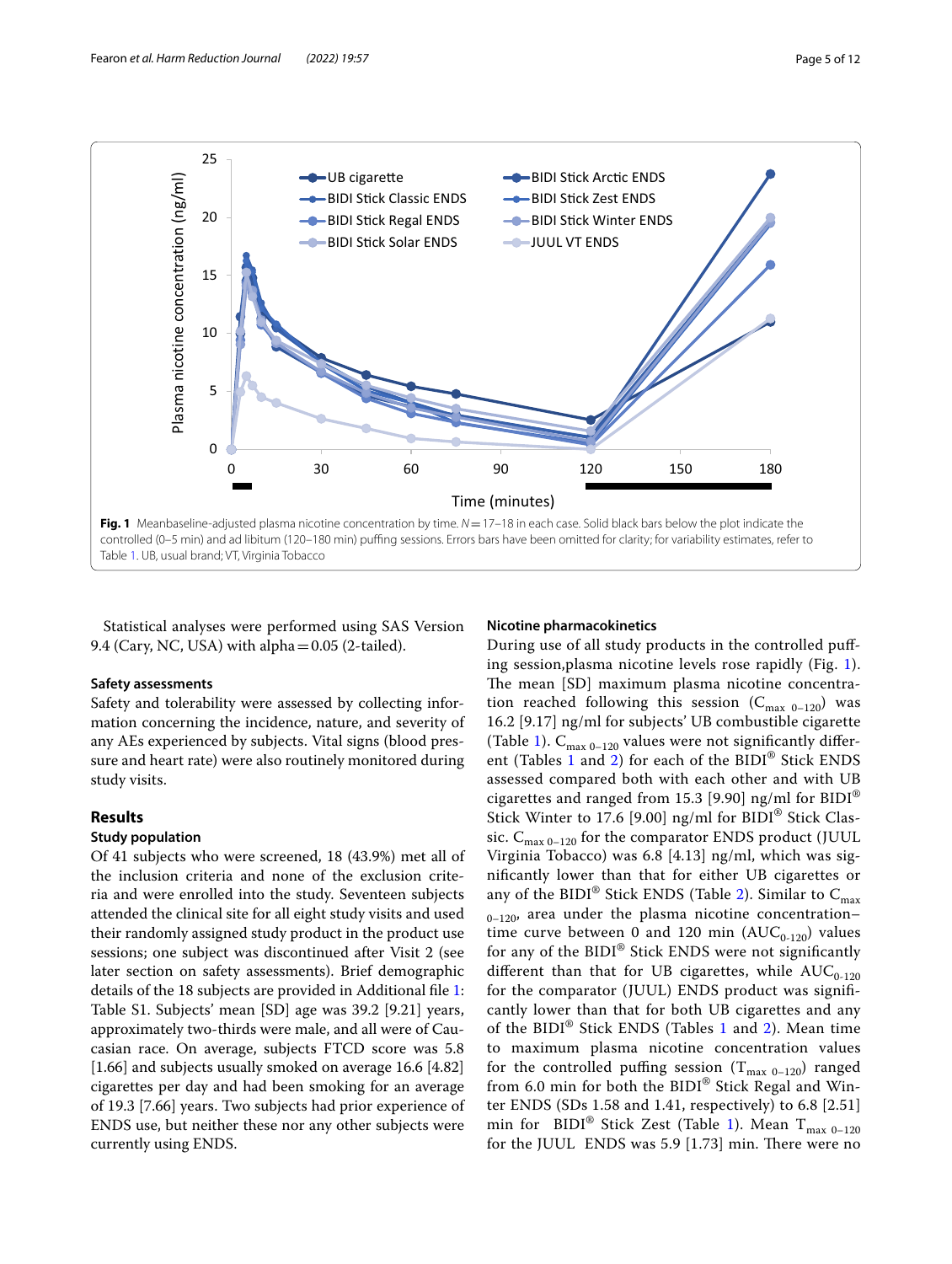<span id="page-5-0"></span>**Table 1** Nicotine pharmacokinetic parameters for BIDI stick<sup>®</sup> ENDS and comparator products

|                                  | <b>UB</b> cigarette | <b>BIDI®</b> Stick<br>Arctic | <b>BIDI®</b> Stick<br>Classic | <b>BIDI®</b> Stick<br>Regal | <b>BIDI®</b> Stick<br>Solar | <b>BIDI®</b> Stick<br>Winter | <b>BIDI®</b> Stick<br>Zest | <b>JUUL VT</b> |
|----------------------------------|---------------------|------------------------------|-------------------------------|-----------------------------|-----------------------------|------------------------------|----------------------------|----------------|
| $C_{\text{max }0-120}$ (ng/mL)   |                     |                              |                               |                             |                             |                              |                            |                |
| Mean [SD]                        | 16.2 [9.17]         | 16.8 [9.71]                  | 17.6 [9.00]                   | 15.6 [8.72]                 | 16.0 [11.73]                | 15.3 [9.90]                  | 17.2 [10.30]               | $6.8$ [4.13]   |
| Geometric<br>mean [SD]           | 14.0 [1.74]         | 13.5 [2.18]                  | 15.5 [1.68]                   | 13.4 [1.80]                 | 12.6 [2.07]                 | $13.1$ [1.76]                | $14.7$ [1.77]              | 5.7 [1.89]     |
| Median                           | 13.9                | 16.6                         | 13.3                          | 13.7                        | 11.1                        | 12.0                         | 11.6                       | 5.7            |
| Min, max                         | 4.7, 40.6           | 1.4, 36.8                    | 7.1, 33.9                     | 3.8, 37.0                   | 2.6, 41.2                   | $4.4 - 44.6$                 | $5.4 - 42.7$               | $1.8 - 14.8$   |
| $AUC_{0-120}$ (min*ng/mL)        |                     |                              |                               |                             |                             |                              |                            |                |
| Mean [SD]                        | 747.1 [325.48]      | 592.0 [254.76]               | 616.9 [296.45]                | 572.4 [315.83]              | 628.6 [408.99]              | 569.7 [327.29]               | 620.3 [283.86]             | 243.6 [179.04] |
| Geometric<br>mean [SD]           | 679.1 [1.59]        | 464.2 [2.94]                 | 560.2 [1.57]                  | 489.5 [1.84]                | 511.7 [2.07]                | 480.4 [1.89]                 | 558.8 [1.65]               | 161.4 [3.06]   |
| Median                           | 665.5               | 602.4                        | 607.2                         | 582.3                       | 532.9                       | 462.6                        | 558.3                      | 245.4          |
| Min, max                         | 233.4, 1448.4       | 8.64, 1118.8                 | 248.1, 1491.0                 | 137.1, 1412.1               | 61.6, 1679.2                | 111.7, 1206.6                | 136.8, 1312.7              | 8.9, 588.2     |
| $T_{\text{max }0-120}$ (min)     |                     |                              |                               |                             |                             |                              |                            |                |
| Mean [SD]                        | $6.7$ [2.74]        | $6.2$ [1.39]                 | $6.1$ [1.41]                  | $6.0$ [1.58]                | $6.1$ [1.58]                | $6.0$ [1.41]                 | $6.8$ [2.51]               | 5.9 [1.73]     |
| Median                           | 6                   | $7^{\circ}$                  | 5                             | 5                           | $\overline{7}$              | 5                            | $\overline{7}$             | 5              |
| Min, max                         | 3, 15               | 5,10                         | 5, 10                         | 3,10                        | 3, 10                       | 5, 10                        | 5, 15                      | 3,10           |
| $C_{\text{max }120-180}$ (ng/ml) |                     |                              |                               |                             |                             |                              |                            |                |
| Mean [SD]                        | 11.0 [5.30]         | 23.7 [12.67]                 | 19.6 [10.43]                  | 15.9 [13.29]                | 20.0 [11.73]                | 19.6 [14.67]                 | 19.4 [10.21]               | 11.3 [10.85]   |
| Geometric<br>mean [SD]           | 10.04 [1.53]        | 18.61 [2.09]                 | 17.32 [1.67]                  | 12.44 [2.54]                | 16.96 [1.82]                | 16.86 [2.03]                 | 17.56 [1.78]               | 8.52 [2.37]    |
| Median                           | 9.3                 | 28.8                         | 18.4                          | 11.4                        | 20.1                        | 15.0                         | 16.3                       | 6.8            |
| Min, max                         | 4.9, 25.6           | 3.5, 38.4                    | 8.5, 42.7                     | 0.9,48.9                    | 7.4, 44.2                   | 4.9, 50.1                    | 5.3, 40.6                  | 1.7, 41.2      |

*N*=17–18 in each case

*UB* usual brand; *SD* standard deviation; *VT* Virginia Tobacco; *min* minimum; and *max* maximum

statistically significant differences in  $T_{\text{max }0-120}$  between any of the study products.

During the ad libitum use session, plasma nicotine levels rose again for all study products (Fig. [1\)](#page-4-0). While no formal statistical analysis was performed,  $C_{\text{max 120-}}$  $_{180}$  was highest for BIDI® Stick Arctic ENDS and lowest for UB cigarettes and JUUL ENDS (Fig. [1](#page-4-0) and Table [1](#page-5-0)).

#### **Mass loss**

Mean [SD] mass loss from the BIDI® Stick ENDS during the controlled use sessions (Additional fle [1](#page-9-15): Table S2) ranged from 0.029 [0.0158]  $g$  (BIDI<sup>®</sup> Stick Arctic) to 0.084 [0.2124] g (BIDI Stick Regal). Mass loss from the JUUL ENDS during the controlled use session was 0.010 [0.0063] g. Mass loss from the BIDI® Stick ENDS during the ad libitum use sessions (Additional fle [1:](#page-9-15) Table S2) ranged from 0.120 [0.0560] g  $(BIDI^@$  Stick Regal) to 0.146 [0.0776] g (BIDI Stick Arctic). Mass loss from the JUUL ENDS during the ad libitum use session was 0.083 [0.0728] g.

# **Subjective efects**

Analysis of the composite scores for the PES "relief", "satisfaction", and "aversion" subscales showed no statistically

signifcant diferences between any of the study products (Table [3\)](#page-7-0). For the "psychological reward" subscale, no signifcant diferences between UB cigarettes and BIDI® Stick ENDS were observed for 5 of the favour variants assessed, while for BIDI® Stick Winter ENDS "psychological reward" was signifcantly lower (mean [SD] 3.53  $[1.43]$ ) than for UB cigarettes  $(4.45 [1.12])$ . The individual item "was it enough nicotine" item, which is a component of the "relief" subscale, was assessed individually. Mean score for this item was highest for the UB cigarette and lowest for JUUL Virginia Tobacco ENDS (Table [3](#page-7-0)). UB cigarette was signifcantly higher than BIDI® Stick Arctic and JUUL Virginia Tobacco, while the JUUL ENDS was signifcantly lower than BIDI® Stick Regal, Solar, and Zest.

# **Safety assessments**

No serious adverse events occurred during the study. A small number of adverse events occurred in some subjects, including headaches, dizziness, and events related to blood draws (e.g. bruising). These were all classed as either mild or moderate and quickly resolved without treatment. One subject withdrew from the study following their experiencing a number of adverse events (headache, nausea, decreased appetite, coughing) after the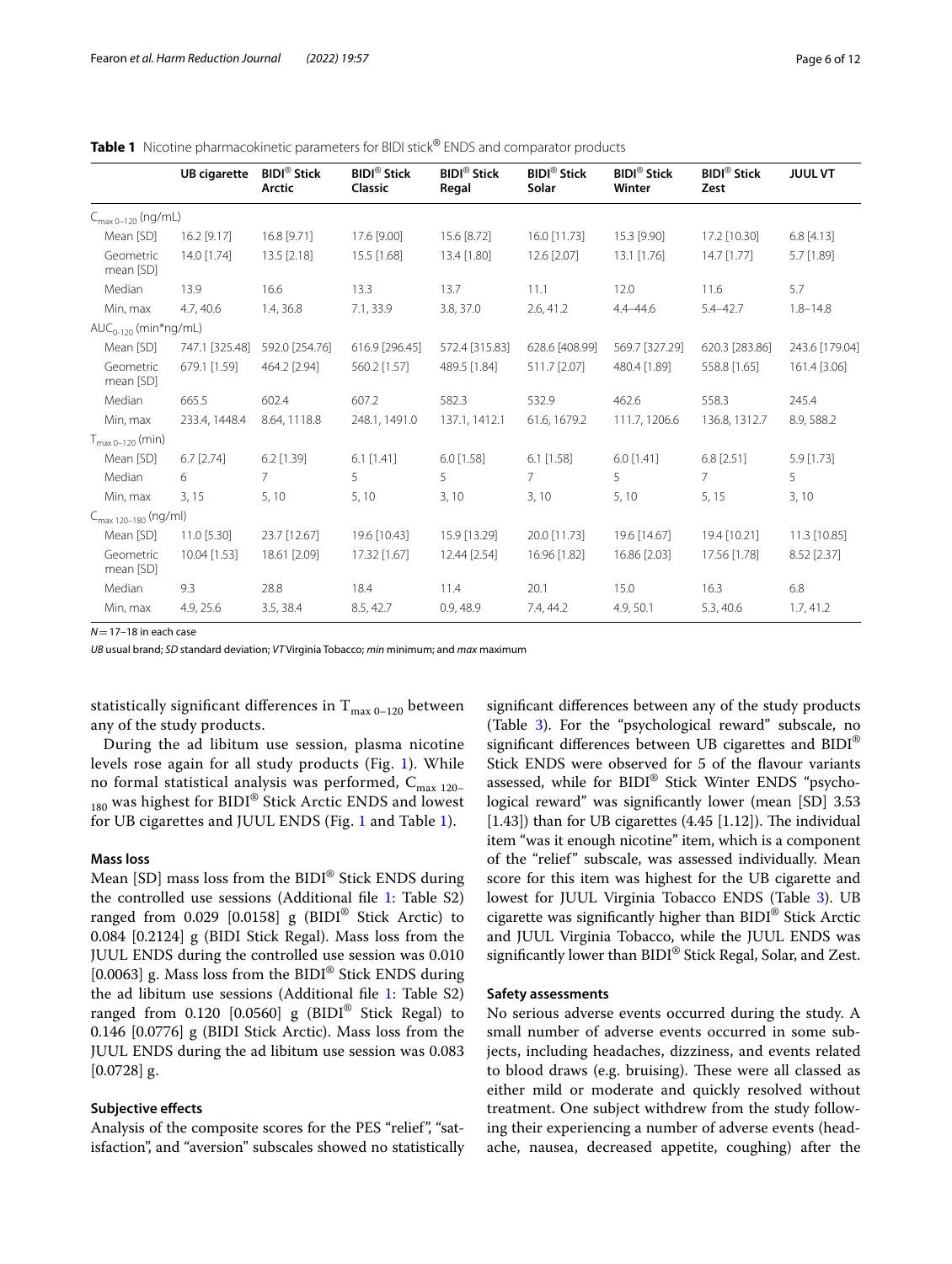|                                                          | <b>BIDI®</b> Stick<br>Arctic | <b>BIDI®</b> Stick<br>Classic | <b>BIDI®</b> Stick<br>Regal | <b>BIDI®</b> Stick<br>Solar | <b>BIDI®</b> Stick<br>Winter | <b>BIDI® Stick Zest JUUL VT</b> |                    |
|----------------------------------------------------------|------------------------------|-------------------------------|-----------------------------|-----------------------------|------------------------------|---------------------------------|--------------------|
| C <sub>max 0-120</sub> LS Means [90% CI] <sup>a</sup>    |                              |                               |                             |                             |                              |                                 |                    |
| <b>BIDI Stick®</b><br>Classic ENDS                       | $0.89$ [0.71,1.12]           |                               |                             |                             |                              |                                 |                    |
| <b>BIDI Stick®</b><br>Regal ENDS                         | 1.01 [0.80,1.27]             | 1.13 [0.90,1.43]              |                             |                             |                              |                                 |                    |
| <b>BIDI Stick®</b><br>Solar ENDS                         | 1.07 [0.85,1.35]             | 1.20 [0.95,1.51]              | 1.06 [0.84,1.33]            |                             |                              |                                 |                    |
| <b>BIDI Stick®</b><br>Winter ENDS                        | 1.05 [0.83,1.33]             | 1.18 [0.93,1.49]              | 1.04 [0.82,1.31]            | 0.98 [0.78,1.24]            |                              |                                 |                    |
| <b>BIDI Stick®</b><br>Zest ENDS                          | $0.94$ [0.75,1.19]           | 1.06 [0.84,1.33]              | $0.93$ $[0.74, 1.18]$       | $0.88$ [0.70,1.11]          | $0.89$ [0.71,1.13]           |                                 |                    |
| <b>JUUL VT ENDS</b>                                      | 2.44 [1.93,3.08]             | 2.74 [2.17,3.45]              | 2.42 [1.91,3.05]            | 2.28 [1.81,2.88]            | 2.32 [1.84, 2.93]            | 2.59 [2.06,3.27]                |                    |
| UB cigarette                                             | 1.00 [0.72,1.38]             | 1.12 [0.81,1.55]              | 0.99 [0.71,1.37]            | 0.93 [0.67,1.29]            | 0.95 [0.68,1.32]             | 1.06 [0.77,1.47]                | $0.41$ [0.30,0.57] |
| AUC <sub>0-120</sub> LS Means [90% CI] <sup>a</sup>      |                              |                               |                             |                             |                              |                                 |                    |
| <b>BIDI Stick®</b><br>Classic ENDS                       | 0.83 [0.63,1.09]             |                               |                             |                             |                              |                                 |                    |
| <b>BIDI Stick®</b><br>Regal ENDS                         | 0.97 [0.73,1.28]             | 1.17 [0.88,1.55]              |                             |                             |                              |                                 |                    |
| <b>BIDI Stick®</b><br>Solar ENDS                         | 0.94 [0.71,1.24]             | $1.13$ [0.85,1.5]             | 0.97 [0.73,1.28]            |                             |                              |                                 |                    |
| <b>BIDI Stick®</b><br>Winter ENDS                        | 0.99 [0.75,1.31]             | 1.20 [0.91,1.59]              | 1.02 [0.77,1.36]            | 1.06 [0.8,1.41]             |                              |                                 |                    |
| <b>BIDI Stick®</b><br>Zest ENDS                          | $0.84$ [0.63,1.11]           | 1.01 [0.76,1.34]              | $0.86$ [0.65,1.14]          | $0.89$ [0.67,1.18]          | $0.84$ [0.64,1.11]           | $\qquad \qquad -$               |                    |
| <b>JUUL VT ENDS</b>                                      | 2.93 [2.21,3.88]             | 3.54 [2.68,4.69]              | 3.03 [2.29,4.01]            | 3.13 [2.37,4.15]            | 2.95 [2.23,3.91]             | 3.51 [2.65,4.64]                |                    |
| UB cigarette                                             | $0.70$ [0.47,1.04]           | $0.84$ [0.57,1.25]            | $0.72$ [0.49,1.07]          | $0.75$ [0.5,1.11]           | 0.70 [0.48,1.04]             | 0.84 [0.56,1.24]                | 0.24 [0.16, 0.35]  |
| T <sub>max 0-120</sub> Odds Ratios [90% CI] <sup>b</sup> |                              |                               |                             |                             |                              |                                 |                    |
| <b>BIDI Stick®</b><br>Classic ENDS                       | 0.79 [0.25,2.42]             |                               |                             |                             |                              |                                 |                    |
| <b>BIDI Stick®</b><br>Regal ENDS                         | $0.70$ $[0.23, 2.16]$        | $0.89$ [0.29,2.76]            |                             |                             |                              |                                 |                    |
| <b>BIDI Stick®</b><br>Solar ENDS                         | 0.84 [0.27,2.58]             | 1.07 [0.35,3.30]              | 1.20 [0.39,3.71]            |                             |                              |                                 |                    |
| <b>BIDI Stick®</b><br>Winter ENDS                        | 0.65 [0.21,2.02]             | $0.83$ [0.27, 2.58]           | $0.93$ $[0.30, 2.90]$       | 0.78 [0.25,2.41]            |                              |                                 |                    |
| <b>BIDI Stick®</b><br>Zest ENDS                          | 1.40 [0.46,4.29]             | 1.79 [0.58,5.49]              | 2.01 [0.65,6.19]            | 1.67 [0.54,5.13]            | 2.15 [0.70,6.65]             | $\qquad \qquad -$               |                    |
| JUUL VT ENDS                                             | 0.59 [0.19,1.82]             | $0.75$ [0.24,2.33]            | $0.84$ [0.27, 2.62]         | 0.70 [0.23,2.18]            | 0.90 [0.29,2.81]             | $0.42$ [0.13,1.30]              |                    |
| UB cigarette                                             | 1.08 [0.36,3.27]             | 1.38 [0.45,4.19]              | 1.54 [0.51,4.71]            | 1.29 [0.42,3.91]            | 1.66 [0.54,5.06]             | 0.77 [0.26,2.32]                | 1.84 [0.60,5.65]   |

# <span id="page-6-0"></span>**Table 2** Statistical comparison of nicotine pharmacokinetic parameters

Statistical signifcance is concluded if the CIs do not contain 1.00

*UB* usual brand; *LS* least square; *CI* confdence interval; and *VT* Virginia Tobacco. Values which were signifcantly diferent are in bold type

*N*=17–18 in each case

<sup>a</sup> Back-transformed (exponentiated) linear mixed model parameter estimates used to create 90% CI ratios of geometric least-squares means between study products <sup>b</sup> Odds ratios 90% CIs

nicotine pharmacokinetic session at Visit 2 (UB cigarette smoking).

# **Discussion**

The primary finding from this clinical study was that the BIDI<sup>®</sup> Stick ENDS delivered nicotine to users in a manner comparable to that from subject's UB combustible cigarette. In terms of  $C_{\rm max}$  AUC and  $T_{\rm max}$  these parameters were not significantly different for any flavour of BIDI® Stick ENDS compared to the combustible cigarette. Such a fnding is unique in the literature for a disposable e-cigarette, although refllable tank-type ENDS devices and pod-based e-cigarettes have been found to deliver nicotine in a manner similar to [\[12](#page-9-10), [13,](#page-9-11) [27,](#page-10-20) [28\]](#page-10-6) or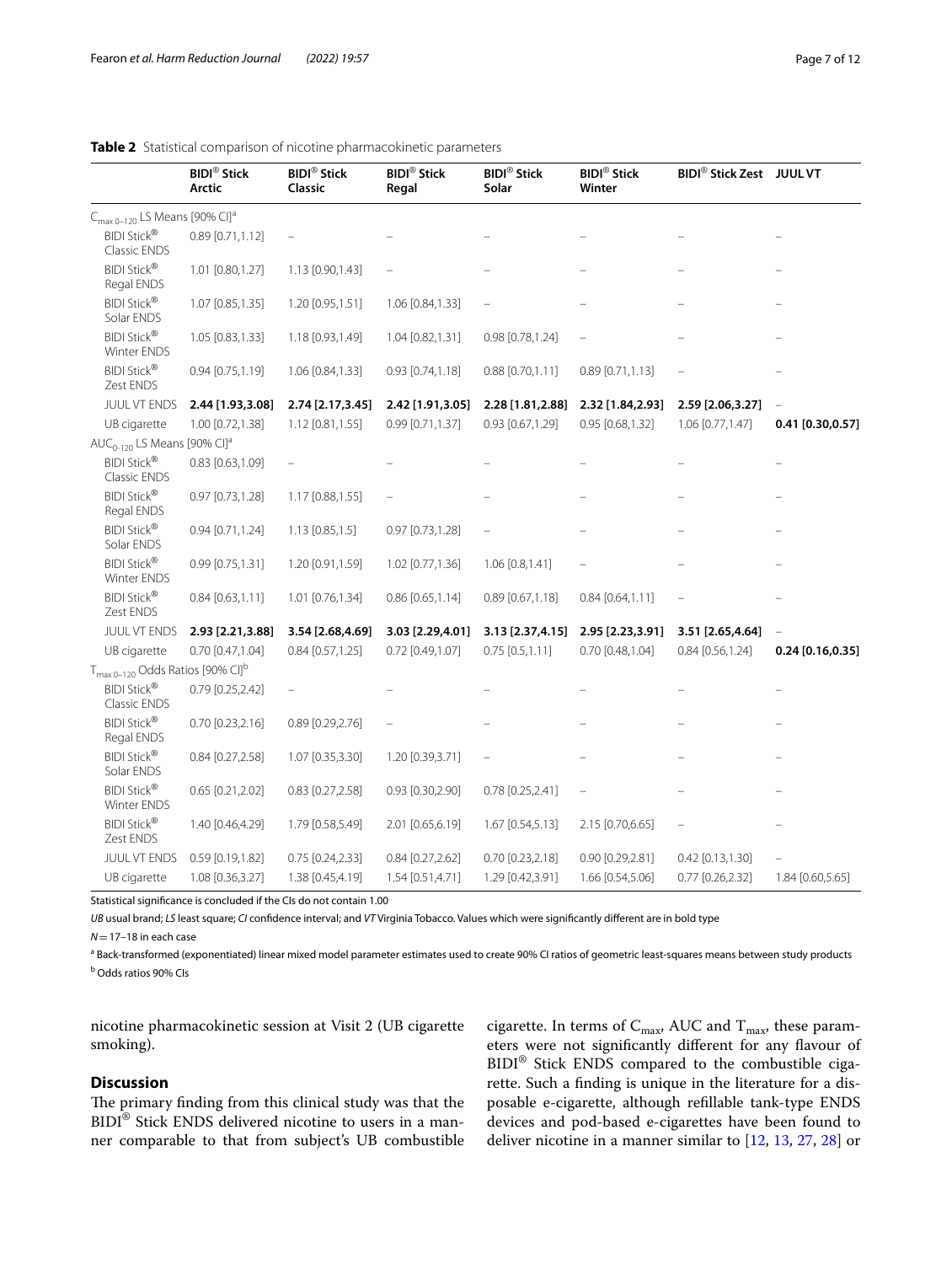|                      | <b>UB cigarette</b>         | <b>BIDI.</b> <sup>®</sup> Stick<br>Arctic | <b>BIDI.</b> <sup>®</sup> Stick<br>Classic | <b>BIDI.</b> <sup>®</sup> Stick<br>Regal | <b>BIDI.</b> <sup>®</sup> Stick<br>Solar | <b>BIDI.</b> <sup>®</sup> Stick<br>Winter | <b>BIDI.</b> <sup>®</sup> Stick<br>Zest | <b>JUUL VT</b>              |
|----------------------|-----------------------------|-------------------------------------------|--------------------------------------------|------------------------------------------|------------------------------------------|-------------------------------------------|-----------------------------------------|-----------------------------|
| Relief               |                             |                                           |                                            |                                          |                                          |                                           |                                         |                             |
| Mean [SD]            | 4.67 $[1.13]$ <sup>a</sup>  | 4.44 $[1.19]$ <sup>a</sup>                | 4.36 [1.13]. <sup>a</sup>                  | 4.66 $[1.25]$ <sup>a</sup>               | 4.65 $[1.17]$ <sup>a</sup>               | 4.15 $[1.10]$ <sup>a</sup>                | 4.61 $[1.29]$ <sup>a</sup>              | 4.24 $[1.18]$ <sup>a</sup>  |
| Median               | 4.70                        | 4.60                                      | 4.60                                       | 4.80                                     | 4.80                                     | 4.00                                      | 4.60                                    | 4.20                        |
| Min to max           | $2.80 - 7.00$               | $2.20 - 7.00$                             | $2.20 - 6.00$                              | $2.00 - 7.00$                            | $2.20 - 6.20$                            | $2.20 - 6.00$                             | $2.20 - 7.00$                           | $2.60 - 7.00$               |
| Satisfaction         |                             |                                           |                                            |                                          |                                          |                                           |                                         |                             |
| Mean [SD]            | 4.56 $[1.47]$ <sup>a</sup>  | 4.76 $[1.45]$ <sup>a</sup>                | 4.24 [1.44]. <sup>a</sup>                  | 4.74 [1.21]. <sup>a</sup>                | 5.00 [1.37]. <sup>a</sup>                | 4.50 [1.77]. <sup>a</sup>                 | 4.97 [1.22]. <sup>a</sup>               | 4.22 [1.37]. <sup>a</sup>   |
| Median               | 4.13                        | 5.50                                      | 4.50                                       | 4.50                                     | 5.00                                     | 5.25                                      | 5.00                                    | 4.00                        |
| Min to max 2.25-7.00 |                             | $2.50 - 7.00$                             | $1.00 - 6.00$                              | $2.25 - 7.00$                            | $2.25 - 7.00$                            | $1.00 - 6.75$                             | $2.00 - 7.00$                           | $2.00 - 6.75$               |
| Psychological Reward |                             |                                           |                                            |                                          |                                          |                                           |                                         |                             |
| Mean [SD]            | 4.54 $[1.12]$ <sup>b</sup>  | 4.06 [1.34]. <sup>ab</sup>                | 3.98 [1.48]. <sup>ab</sup>                 | 4.06 $[1.31]$ <sup>ab</sup>              | 4.06 [1.03]. <sup>ab</sup>               | 3.53 [1.43]. <sup>a</sup>                 | 4.05 [1.47]. <sup>ab</sup>              | 4.04 [1.27]. <sup>ab</sup>  |
| Median               | 4.60                        | 4.00                                      | 4.00                                       | 4.20                                     | 4.20                                     | 4.00                                      | 4.00                                    | 3.60                        |
| Min to max           | $2.80 - 7.00$               | $1.80 - 6.00$                             | $1.00 - 7.00$                              | $2.00 - 7.00$                            | $2.20 - 5.40$                            | $1.00 - 5.40$                             | $1.00 - 7.00$                           | $2.00 - 6.80$               |
| Aversion             |                             |                                           |                                            |                                          |                                          |                                           |                                         |                             |
| Mean [SD]            | 2.24 [1.49]. <sup>a</sup>   | $2.10$ [0.94]. <sup>a</sup>               | $2.13$ [1.10]. <sup>a</sup>                | 2.49 $[1.17]$ <sup>a</sup>               | 1.96 $[1.12]$ <sup>a</sup>               | $2.03$ [1.15]. <sup>a</sup>               | 2.49 $[1.52]$ <sup>a</sup>              | $2.12$ [1.03]. <sup>a</sup> |
| Median               | 1.88                        | 2.00                                      | 1.75                                       | 2.50                                     | 1.50                                     | 1.50                                      | 2.25                                    | 2.00                        |
| Min to max 1.00-7.00 |                             | $1.00 - 4.00$                             | $1.00 - 4.50$                              | $1.00 - 5.00$                            | $1.00 - 4.00$                            | $1.00 - 4.00$                             | $1.00 - 5.00$                           | $1.00 - 4.00$               |
|                      | Was it Enough Nicotine Item |                                           |                                            |                                          |                                          |                                           |                                         |                             |
| Mean [SD]            | 5.39 $[1.29]$ <sup>d</sup>  | 4.47 [1.62]. <sup>abc</sup>               | 4.76 [1.52]. abcd                          | 5.12 $[1.54]$ <sup>ad</sup>              | 5.00 [1.27]. <sup>abd</sup>              | 4.65 [1.54]. abcd                         | 4.88 [1.58]. <sup>abd</sup>             | 4.06 [1.85]. <sup>c</sup>   |
| Median               | 5.00                        | 4.00                                      | 5.00                                       | 5.00                                     | 5.00                                     | 5.00                                      | 5.00                                    | 4.00                        |
| Min to max 3.00-7.00 |                             | $1.00 - 7.00$                             | $1.00 - 7.00$                              | $2.00 - 7.00$                            | $3.00 - 7.00$                            | $1.00 - 7.00$                             | $1.00 - 7.00$                           | $1.00 - 7.00$               |

# <span id="page-7-0"></span>**Table 3** Product evaluation scale scores

Pairwise comparisons were tested from the omnibus linear mixed model. Test products in the same row that do not share superscripts signifcantly difer (*p*<0.05) based on a linear mixed model. Additionally, mean values in bold indicate significantly a significant difference compared to UB cigarettes. The enough nicotine individual item is a component of the "relief" subscale. All items were answered on seven-point response scales from 1 ("not at all") to 7 ("extremely")

*UB* usual brand; *Min* minimum; *max* maximum; *VT* Virginia Tobacco; and *SD* standard deviation

 $N = 17-18$  in each case

exceeding [[44](#page-10-21)] that from combustible cigarettes. It has been proposed that providing sufficient nicotine delivery with either a greatly reduced, or absence of, exposure to harmful toxicants would be tolerated by smokers and thus may better serve tobacco harm reduction eforts by shifting smokers down the continuum of risk towards a less harmful tobacco product  $[8, 10]$  $[8, 10]$  $[8, 10]$  $[8, 10]$  or helping them to stop smoking [\[27](#page-10-20)]. Furthermore, it has been acknowledged by the U.S. Food and Drug Administration that cigarette-like nicotine delivery from the heated tobacco product IQOS is potentially benefcial to smokers trying to switch since they are more likely to completely switch away from and not resume combustible cigarette smoking [[10,](#page-9-16) [45](#page-10-22)], while a recent study concluded that an ENDS was most likely to help smokers reduce toxicant exposure and cigarette consumption when it was capable of delivering nicotine at levels similar to that of a cigarette [[35\]](#page-10-23). In addition, it was proposed following a comparison of the nicotine delivery between US and European versions of the JUUL ENDS which difered in their e-liquid nicotine concentrations (59 mg/ml in the US version and 18 mg/ml in the European version) that nicotine delivery from the European version was not as efective and this may limit its potential in helping smokers stop smoking [[28\]](#page-10-6). Efective nicotine delivery from non-inhaled smoking cessation products is also suggested to provide better assistance in smoking cessation [[26,](#page-10-5) [30](#page-10-24)[–33](#page-10-10)]. Overall therefore, our fndings support that disposable e-cigarettes can, if consideration is given to product characteristics such as e-liquid nicotine concentration, inclusion of a protonating acid and providing sufficient power to the coil to generate aerosol, generate efficient nicotine delivery comparable to that from combustible cigarettes. These products may then be able to displace cigarette smoking and facilitate smokers switching to a form of nicotine intake with reduced exposure to harmful toxicants.

It has been suggested that high nicotine delivery from ENDS may be harmful if it leads to greater dependence  $[44]$ , although a recent study  $[46]$  $[46]$  reported no differences in dependence between users of low, medium, and high strength nicotine e-liquids in either pod-based or disposable ENDS which presumably give rise to different nicotine exposures. Furthermore, from our nicotine pharmacokinetic and subjective efects fndings it is unlikely that dependence on BIDI<sup>®</sup> Stick ENDS would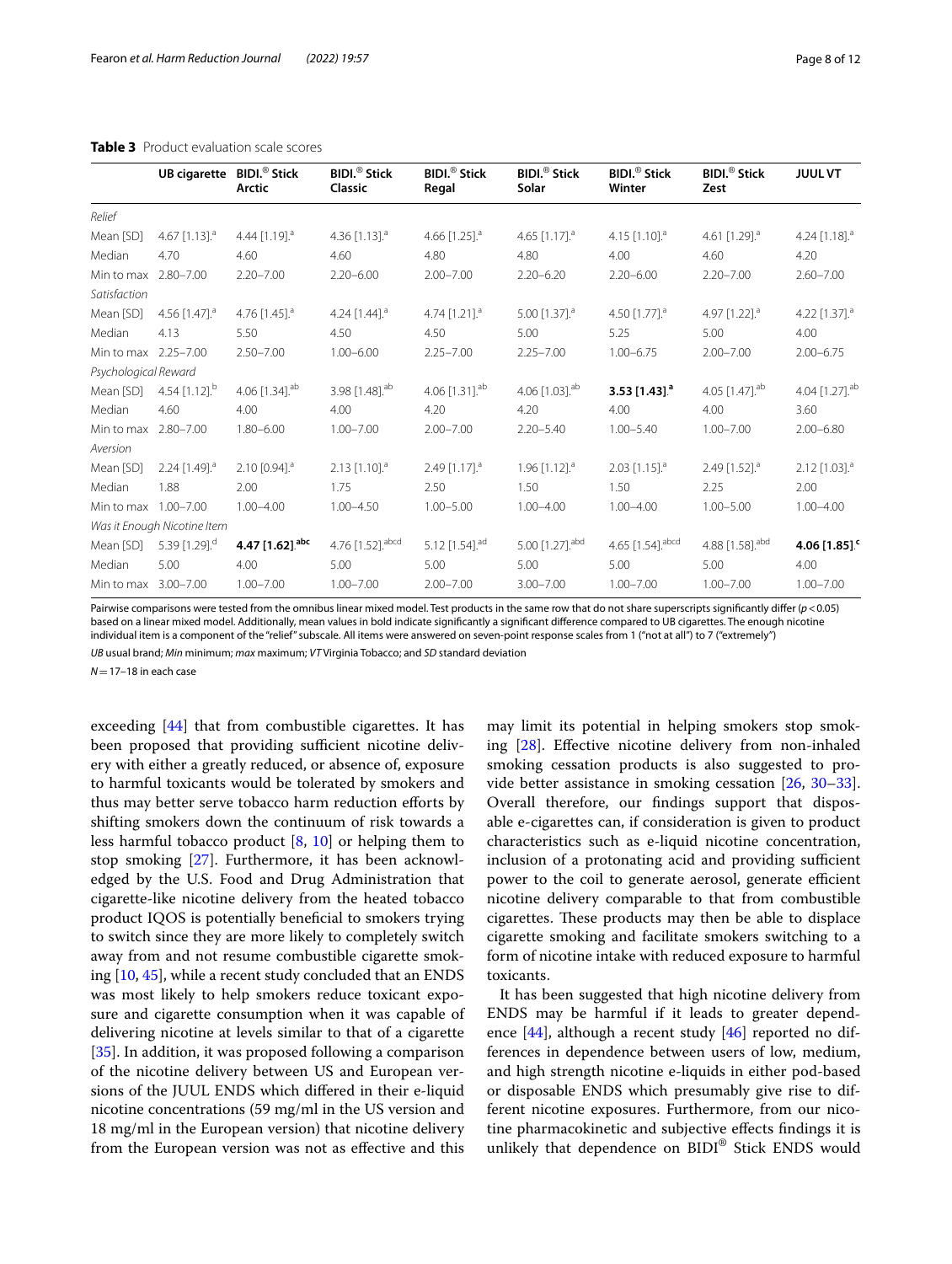be greater than that of combustible cigarettes, and this is supported by the literature which suggests lower dependence on ENDS compared to cigarettes [[47\]](#page-10-26), although that analysis did not take e-liquid nicotine concentration into account and likely arose from an analysis of users of a diverse range of nicotine concentrations. A recent study also examined dependence among smokers who switched to using the JUUL ENDS, demonstrating no diference in dependence in users of either the 35 mg/ml or the 59 mg/ ml nicotine concentrations, as well as demonstrating that regardless of nicotine concentration used, dependence on JUUL use was lower than dependence on cigarette smoking [[48\]](#page-10-27). While it is unlikely therefore that dependence on using BIDI® Stick ENDS would be higher than dependence on cigarette smoking, and may in fact be lower, this requires further assessment.

An interesting facet of our analyses of pharmacokinetic data is the fnding of no diference in nicotine pharmacokinetics between diferent ENDS favours. A small number of studies have assessed the impact of ENDS favours on nicotine pharmacokinetics; one study reported an impact of flavours on  $C_{\text{max}}$  although the data appeared skewed by an abnormally high  $C_{\text{max}}$  for a cherry flavour which was likely due to the cherry e-liquid having a lower pH than the other liquids and much smaller diferences were seen between other flavours with a similar pH [\[49](#page-10-28)], a small impact of certain flavours  $[49-51]$  $[49-51]$  $[49-51]$ , or no impact [[52,](#page-10-30) [53](#page-10-31)]. Our study data show that a comprehensive range of favours, including mint/menthol and fruit favours, did not diferentially impact nicotine pharmacokinetics or abuse liability/dependence measures when compared to tobacco favours.

In addition to comparable nicotine delivery to cigarettes, we observed comparable subjective efects following the use of BIDI® Sticks ENDS. Plasma nicotine  $C_{\text{max}}$ in ENDS users correlates with satisfaction [\[34](#page-10-11)], while other subjective efects related to ENDS use are also indicators of the potential for ENDS to act as a viable alternative to cigarette smoking  $[54, 55]$  $[54, 55]$  $[54, 55]$  $[54, 55]$ . This is likely of great importance when considering the harm reduction potential of ENDS. In this regard, a multidimensional framework for nicotine-containing products has been developed [\[54](#page-10-32)] which takes into account toxicity/harmfulness, appeal, and dependence. Using this framework, it has been suggested that the "sweet spot" for a nicotine product occurs when appeal and dependence are maximised and toxicity and harmfulness are minimised. Several studies have demonstrated reduced toxicant levels in ENDS emissions compared to cigarette smoke [\[9](#page-9-8), [14](#page-9-12)[–16](#page-9-13)]. In line with these findings, emissions testing of  $BIDI^{\otimes}$ Stick ENDS demonstrated toxicant levels which were signifcantly less than those in cigarette smoke (unpub-lished data; see Additional file [1](#page-9-15): Table S3). This supports a profle of lower toxicity and potential for inducing harm compared with cigarette smoking. Given this potential lower toxicity, along with evidence of comparable abuse liability/dependence potential (based on nicotine delivery and subjective efects) and comparable appeal (based on subjective effects findings), this suggests that the  $BIDI^{\otimes}$ Stick ENDS have an appropriate balance of toxicity, appeal, and dependence and are a viable alternative to cigarette smoking which will likely have a positive impact on net population health [\[54\]](#page-10-32).

Interpretation of the fndings from this study may be subject to some limitations. Firstly, the study was conducted in a cohort of smokers in Poland, whereas BIDI<sup>®</sup> Stick ENDS are currently only marketed in the USA. Thus, our nicotine pharmacokinetic and subjective efects data may not refect those of a US smoker switching to using the study ENDS. However, this limitation is mitigated by the study inclusion criteria, which ensured that only smokers of high-yield cigarettes were eligible for entry into the study, an approach taken to more closely match the higher yield cigarettes more commonly smoked by US smokers [\[56](#page-10-34), [57\]](#page-11-0). Furthermore, in the study a comparator ENDS (JUUL Virginia Tobacco) was included and our nicotine pharmacokinetic fndings for both combustible cigarettes and JUUL Virginia Tobacco closely match those previously reported in similar studies in US smokers [\[50,](#page-10-35) [58\]](#page-11-1). Secondly, while our studies included a period in which study subjects were allowed to use the study products prior to their nicotine pharmacokinetic and subjective efects assessments, this period was short. It has been noted that nicotine delivery from ENDS may change over time as users become acclimatised to the devices [[36,](#page-10-12) [59](#page-11-2), [60](#page-11-3)], and therefore, our fndings may not refect nicotine delivery in an acclimatised BIDI® Stick ENDS user. Thirdly, the study was of an open-label design, due primarily to the difficulty in blinding the subjects to the different study products ( $BIDI^{\otimes}$ Stick ENDS, JUUL ENDS, and UB cigarettes) which were all very diferent in format. It was also not possible to blind the subjects to the ENDS favours. Finally, the study sample size was potentially not sufficient to identify statistically signifcant diferences in the subjective efects measures.

# **Conclusions**

In summary, nicotine pharmacokinetic assessments showed that the BIDI® Stick ENDS delivered nicotine to users in a manner comparable to their UB combustible cigarette, while also inducing comparable subjective effects including satisfaction and relief. These findings support the BIDI<sup>®</sup> Stick ENDS as a satisfying alternative for current smokers and may support their transitioning away from harmful cigarette smoking.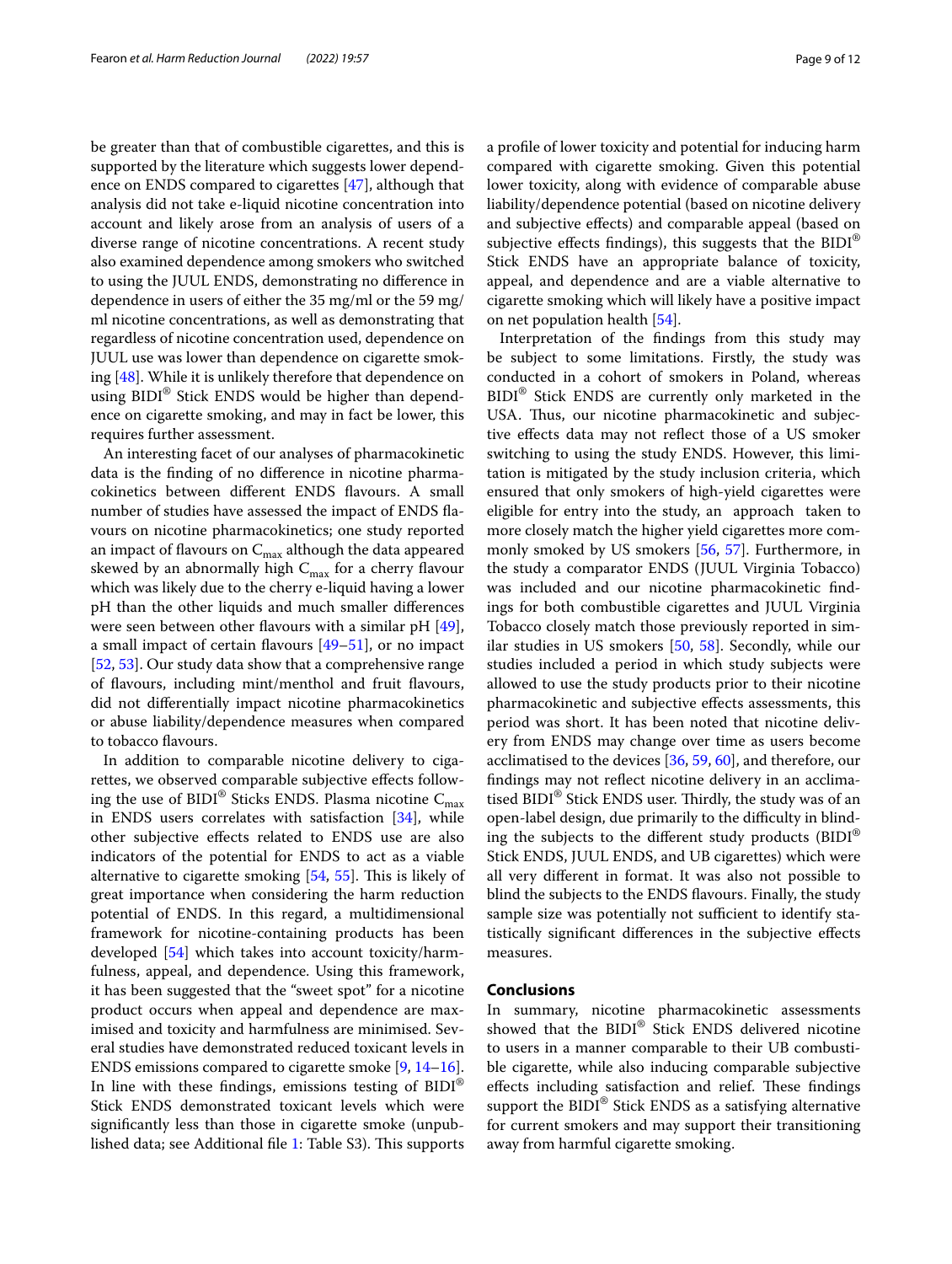#### **Abbreviations**

AE: Adverse event; AUC: Area under the plasma nicotine concentration–time curve; CI: Confidence interval; C<sub>max</sub>: Maximum plasma nicotine concentration; ECG: Electrocardiogram; eCO: Exhaled carbon monoxide; ENDS: Electronic nicotine delivery systems; FTCD: Fagerstrom Test for Cigarette Dependence; GCP: Good clinical practice; HPLC: High-performance liquid chromatography; K2EDTA: Dipotassium ethylenediaminetetraacetic acid; LLOQ: Lower limit of quantifcation; PES: Product evaluation scale; RPM: Revolutions per minute; SD: Standard deviation;  $T_{\text{max}}$ : Time of maximum plasma nicotine concentration; UB: Usual brand (of combustible cigarette); UK: United Kingdom; ULOQ: Upper limit of quantifcation.

# **Supplementary Information**

The online version contains supplementary material available at [https://doi.](https://doi.org/10.1186/s12954-022-00638-0) [org/10.1186/s12954-022-00638-0](https://doi.org/10.1186/s12954-022-00638-0).

<span id="page-9-15"></span>**Additional fle 1: Fig. S1.** Image of the BIDI® Stick ENDS. **Table S1.** Demographic details for study subjects. <sup>a</sup>Fagerström Test for Cigarette Dependence (FTCD) score at screening. <sup>b</sup>Self-reported daily cigarette consumption at screening. Abbreviations: BMI, body mass index; min, minimum; max, maximum. **Table S2.** Mass loss from BIDI® Stick and JUUL ENDS during controlled and *ad libitum* use sessions. Data are presented in grams (g). Abbreviations: Min, minimum; max, maximum; VT, Virginia Tobacco. **Table S3.** Levels of Harmful and Potentially Harmful Constituents (HPHCs) in BIDI® Stick ENDS aerosol and 3R4F reference cigarette smoke. Data are per puff levels collected under International Organisation for Standardisation (ISO) conditions (55 ml puff volume, 2 second puff duration, 30 second interpuff interval) by a contract laboratory accredited under ISO 17025. Abbreviations: NA, not analysed; BDL, below detectable levels; NNK, Methyl[4-oxo-4-(pyridin-3-yl)butyl]nitrous amide; NNN, 3-[(2S)-1-Nitrosopyrrolidin-2-yl]pyridine.

#### **Acknowledgements**

The authors gratefully acknowledge the support of MTZ Clinical Research Sp. Z.o.o. (Warsaw, Poland) who conducted the study. The authors also wish to thank Azim Chowdhury and Neelam Gill (Keller and Heckman LLP, Washington DC, USA) who contributed to the execution of the study.

# **Author contributions**

IF designed the study, facilitated study conduct at MTZ, wrote the manuscript and interpreted the study fndings. KG and WM contributed to both study conduct and manuscript writing. RGNS performed all statistical analyses presented in the manuscript. All authors read and approved the fnal manuscript.

#### **Funding**

This study was sponsored by BIDI Vapor, LLC. This sponsor company had no involvement in the design or execution of the study other than to provide BIDI® Stick and JUUL ENDS and further had no involvement in either the analysis or the reporting of study data.

#### **Availability of data and materials**

The datasets analysed during the study are available from the corresponding author on reasonable request.

#### **Declarations**

#### **Ethics approval and consent to participate**

Ethics approval was received from the Ethics Committee of the District Medical Board in Warsaw (Resolution 15/21, 29 April 2021). All subjects provided written informed consent on an ethics committee-approved consent form before any study procedures were undertaken.

#### **Consent for publication**

No individual person's data are reported in this paper.

#### **Competing interests**

IMF is an independent consultant contracted to ENDS and tobacco product manufacturers to provide scientifc and regulatory support for clinical and behavioural studies. RGNS is an independent consultant who provides statistical support to ENDS manufacturers. KG is an employee of, and WM is the President of, McKinney Regulatory Science Advisors, LLC who are contracted to provide scientifc and regulatory support to ENDS and tobacco product manufacturers.

#### **Author details**

<sup>1</sup> whatIF? Consulting Ltd, The Crispin, Burr Street, Harwell OX11 0DT, UK.<br><sup>2</sup> McKinney Bequlatory Science Advisors LLC, 4940 Old Main Street, Unit <sup>2</sup>McKinney Regulatory Science Advisors, LLC, 4940 Old Main Street, Unit 603, Henrico, VA 23231, USA. <sup>3</sup> Safety in Numbers, LLC, 8110 S Houghton Rd Ste 158-552, Tucson, AZ 85747, USA.

# Received: 23 November 2021 Accepted: 17 May 2022 Published online: 02 June 2022

#### **References**

- <span id="page-9-0"></span>1. World Health Organization. Tobacco; 2021. Available From: [https://Www.](https://Www.Who.Int/News-Room/Fact-Sheets/Detail/Tobacco) [Who.Int/News-Room/Fact-Sheets/Detail/Tobacco](https://Www.Who.Int/News-Room/Fact-Sheets/Detail/Tobacco).
- <span id="page-9-1"></span>Institute Of Medicine. Clearing the smoke - Assessing the Science Base for Tobacco Harm Reduction. Washington: The National Academies Press; 2001.
- <span id="page-9-3"></span>3. Perfetti T, Rodgman A. The complexity of tobacco and tobacco smoke. Beitr Zur Tab Int. 2011;24:17.
- <span id="page-9-2"></span>4. Stratton K, Shetty P, Wallace R, Bondurant S. Clearing the smoke: the science base for tobacco harm reduction - executive summary. Tob Control. 2001;10(2):189–95.
- <span id="page-9-4"></span>5. Food and Drug Administration. Harmful and potentially harmful constituents in tobacco products and tobacco smoke; established list. Docket No. FDA–2012–N–0143. Federal Register, 2012.
- <span id="page-9-5"></span>6. US Department of Health and Human Services. The Health Consequences of Smoking: 50 Years of Progress: a Report of the Surgeon General. Atlanta: Department of Health and Human Services, Centers for Disease Control and Prevention, National Center for Chronic Disease Prevention and Health Promotion, Office on Smoking and Health; 2014.
- <span id="page-9-6"></span>7. Babb S, Malarcher A, Schauer G, Asman K, Jamal A. Quitting smoking among adults - United States, 2000–2015. MMWR Morb Mortal Wkly Rep. 2017;65(52):1457–64.
- <span id="page-9-7"></span>8. Russell MA. Low-tar medium-nicotine cigarettes: a new approach to safer smoking. Br Med J. 1976;1(6023):1430–3.
- <span id="page-9-8"></span>9. Public Health England. Evidence review of e-cigarettes and heated tobacco products 2018. A report commissioned by Public Health England. London: PHE Publications; 2018.
- <span id="page-9-16"></span>10. Hatsukami DK, Carroll DM. Tobacco harm reduction: past history, current controversies and a proposed approach for the future. Prev Med. 2020;140: 106099.
- <span id="page-9-9"></span>11. Royal College of Physicians. Nicotine without smoke. Tobacco harm reduction. A report by the tobacco advisory group of the Royal College of Physicians. London: Royal College of Physicians; 2016.
- <span id="page-9-10"></span>12. Breland A, Soule E, Lopez A, Ramôa C, El-Hellani A, Eissenberg T. Electronic cigarettes: what are they and what do they do? Ann N Y Acad Sci. 2017;1394(1):5–30.
- <span id="page-9-11"></span>13. Voos N, MI Goniewicz, Eissenberg T. What is the nicotine delivery profle of electronic cigarettes? Expert Opin Drug Deliv. 2019;16(11):1193–203.
- <span id="page-9-12"></span>14. National Academies Of Sciences Engineering And Medicine. Public Health Consequences Of E-cigarettes. Washington: National Academies Press; 2018.
- 15. Margham J, Mcadam K, Forster M, Liu C, Wright C, Mariner D, et al. Chemical composition of aerosol from an e-cigarette: a quantitative comparison with cigarette smoke. Chem Res Toxicol. 2016;29(10):1662–78.
- <span id="page-9-13"></span>16. Theron AJ, Feldman C, Richards GA, Tintinger GR, Anderson R. Electronic cigarettes: where to from here? J Thorac Dis. 2019;11(12):5572–85.
- <span id="page-9-14"></span>17. Cohen G, Ni Goldenson, Bailey P, Chan S, Shiffman S. Changes in biomarkers of cigarette smoke exposure after 6 days of switching exclusively or partially to use of the JUUL system with two nicotine concentrations: a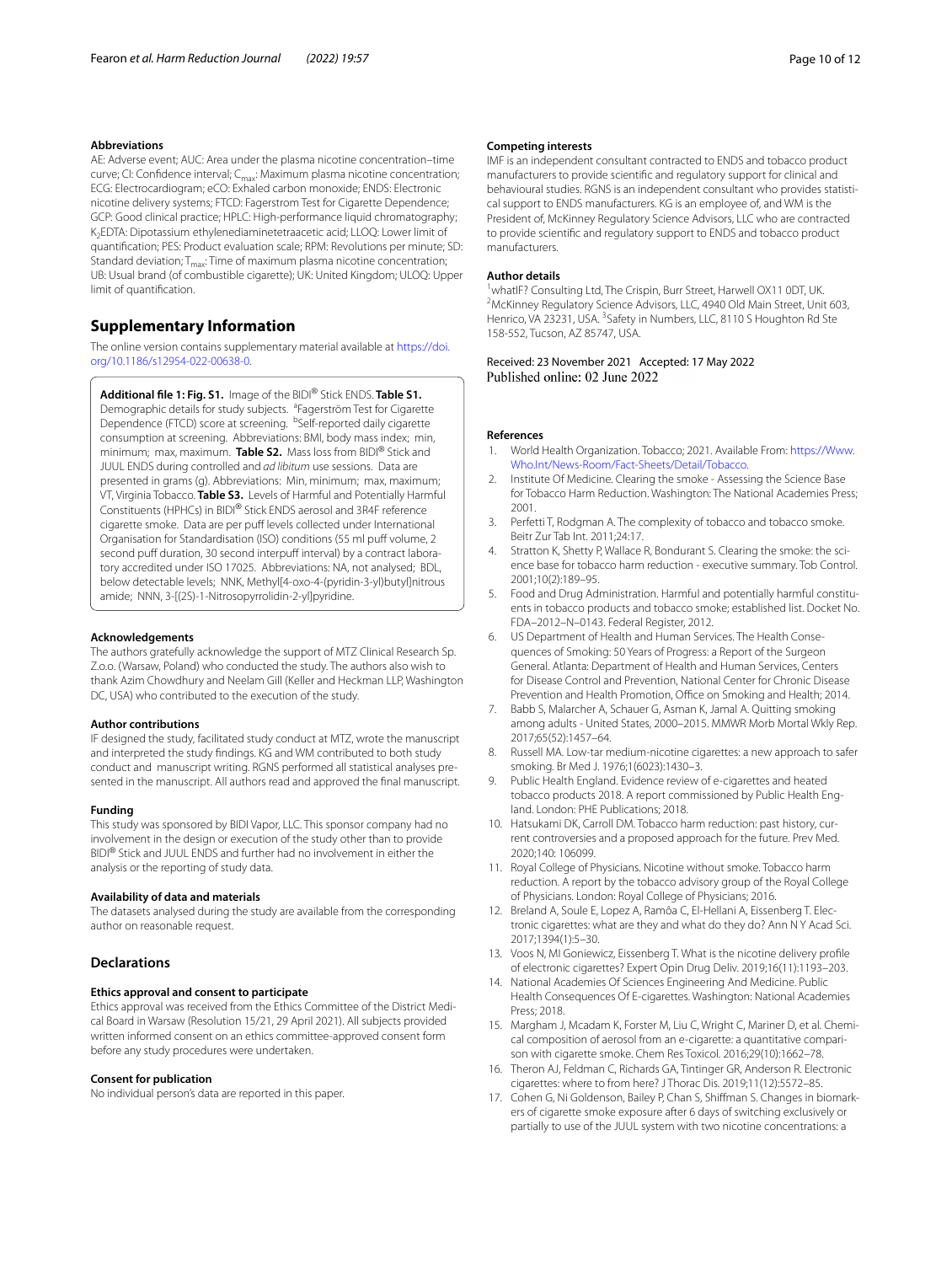randomized controlled confnement study in adult smokers. Nicotine Tob Res. 2021;23(10):2153–61.

- 18. Goniewicz ML, Smith DM, Edwards KC, Blount BC, Caldwell KL, Feng J, et al. comparison of nicotine and toxicant exposure in users of electronic cigarettes and combustible cigarettes. JAMA Netw Open. 2018;1(8):E185937.
- <span id="page-10-1"></span>19. McEwan M, Gale N, Ebajemito JK, Camacho OM, Hardie G, Proctor CJ, et al. A randomized controlled study in healthy participants to explore the exposure continuum when smokers switch to a tobacco heating product or an e-cigarette relative to cessation. Toxicol Rep. 2021;8:994–1001.
- 20. Morris P, MCdermott S, Chapman F, Verron T, Cahours X, Stevenson M, et al. Reductions In biomarkers of exposure to selected harmful and potentially harmful constituents following exclusive and partial switching from combustible cigarettes to myblu<sup>(™)</sup> electronic nicotine delivery systems (ENDS). Intern Emerg Med. 2021;26(10):021–02813.
- 21. Shahab L, Goniewicz ML, Blount BC, Brown J, Mcneill A, Alwis KU, et al. Nicotine, carcinogen, and toxin exposure in long-term e-cigarette and nicotine replacement therapy users: a cross-sectional study. Ann Intern Med. 2017;166(6):390–400.
- <span id="page-10-0"></span>22. Smith DM, Shahab L, Blount BC, Gawron M, Kosminder L, Sobczak A, et al. Diferences in exposure to nicotine, tobaccospecifc nitrosamines, and volatile organic compounds among electronic cigarette users, tobacco smokers, and dual users from three countries. Toxics. 2020;8(4):88.
- <span id="page-10-2"></span>23. Hartmann-Boyce J, Mcrobbie H, Butler AR, Lindson N, Bullen C, Begh R, et al. Electronic cigarettes for smoking cessation. Cochrane Database Syst Rev. 2021;9(9):Cd010216.
- <span id="page-10-3"></span>24. Levy DT, Yuan Z, Luo Y, Abrams DB. The relationship Of E-cigarette use to cigarette quit attempts and cessation: insights from a large, nationally representative U.S. survey. Nicotine Tob Res. 2018;20(8):931–9.
- <span id="page-10-4"></span>25. Berry KM, Reynolds LM, Collins JM, Siegel MB, Fetterman JL, Hamburg NM, et al. E-cigarette initiation and associated changes in smoking cessation and reduction: the population assessment of tobacco and health study, 2013–2015. Tob Control. 2019;28(1):42–9.
- <span id="page-10-5"></span>26. Goldenson NI, Fearon IM, Buchhalter AR, Henningfeld JE. An open-label, randomized, controlled, crossover study to assess nicotine pharmacokinetics and subjective effects of the JUUL system with three nicotine concentrations relative to combustible cigarettes in adult smokers. Nicotine Tob Res. 2021;23(6):947–55.
- <span id="page-10-20"></span>27. Hajek P, Pittaccio K, Pesola F, Myers Smith K, Phillips-Waller A, Przulj D. Nicotine delivery and users' reactions to JUUL compared with cigarettes and other e-cigarette products. Addiction. 2020;115(6):1141–8.
- <span id="page-10-6"></span>28. Phillips-Waller A, Przulj D, Smith K, Pesola F, Hajek P. Cigarettes and other e-cigarette products. Psychopharmacology (Berl). 2021;238(3):825–31.
- <span id="page-10-7"></span>29. Gottlieb S, Zeller M. A nicotine-focused framework for public health. N Engl J Med. 2017;377(12):1111–4.
- <span id="page-10-24"></span>30. Hansson A, Rasmussen T, Kraiczi H. Single-dose and multiple-dose pharmacokinetics of nicotine 6 mg gum. Nicotine Tob Res. 2017;19(4):477–83.
- <span id="page-10-8"></span>31. Hansson A, Rasmussen T, Perfekt R, Hall E, Kraiczi H. Efect of nicotine 6 mg gum on urges to smoke, a randomized clinical trial. BMC Pharmacol Toxicol. 2019;20(1):69.
- <span id="page-10-9"></span>32. Lindson N, Chepkin SC, Ye W, Fanshawe TR, Bullen C, Hartmann-Boyce J. Diferent doses, durations and modes of delivery of nicotine replacement therapy for smoking cessation. Cochrane Database Syst Rev. 2019;4(4):Cd013308.
- <span id="page-10-10"></span>33. Tobacco Use and Dependence Guideline Panel. Tobacco use and dependence guideline panel. Treating tobacco use and dependence: 2008 Update. Rockville, MD; 2008. Available From: [https://Www.Ncbi.Nlm.](https://Www.Ncbi.Nlm.Nih.Gov/Books/Nbk63952) [Nih.Gov/Books/Nbk63952](https://Www.Ncbi.Nlm.Nih.Gov/Books/Nbk63952).
- <span id="page-10-11"></span>34. Voos N, Kaiser L, Mahoney MC, Bradizza CM, Kozlowski LT, Benowitz NL, et al. Randomized within-subject trial to evaluate smokers' initial perceptions, subjective efects and nicotine delivery across six vaporized nicotine products. Addiction. 2019;114(7):1236–48.
- <span id="page-10-23"></span>35. Cobb CO, Foulds J, Yen MS, Veldheer S, Lopez AA, Yingst JM, et al. Efect of an electronic nicotine delivery system with 0, 8, or 36 mg/ml liquid nicotine versus a cigarette substitute on tobacco-related toxicant exposure: a four-arm, parallel-group, randomised. Control Trial Lancet Respir Med. 2021;9(8):840–50.
- <span id="page-10-12"></span>36. Hiler M, Breland A, Spindle T, Maloney S, Lipato T, Karaoghlanian N, et al. Electronic cigarette user plasma nicotine concentration, puf topography, heart rate, and subjective efects: infuence of liquid

nicotine concentration and user experience. Exp Clin Psychopharmacol. 2017;25(5):380–92.

- <span id="page-10-13"></span>37. Fearon IM, Eldridge AC, Gale N, McEwan M, Stiles MF, Round EK. Nicotine pharmacokinetics of electronic cigarettes: a review of the literature. Regul Toxicol Pharmacol. 2018;100:25–34.
- <span id="page-10-14"></span>38. Jacobson K, Martinez J, Larroque S, Jones IW, Paschke T. Nicotine pharmacokinetics of electronic cigarettes: a pooled data analysis from the literature. Toxicol Rep. 2021;8:84–95.
- <span id="page-10-15"></span>39. Nides MA, Leischow SJ, Bhatter M, Simmons M. Nicotine blood levels and short-term smoking reduction with an electronic nicotine delivery system. Am J Health Behav. 2014;38(2):265–74.
- <span id="page-10-16"></span>40. Fagerström K. Determinants of tobacco use and renaming the FTND to the Fagerström Test for Cigarette Dependence. Nicotine Tob Res. 2012;14(1):75–8.
- <span id="page-10-17"></span>41. Yingst JM, Foulds J, Veldheer S, Hrabovsky S, Trushin N, Eissenberg TT, et al. Nicotine absorption during electronic cigarette use among regular users. PLoS One. 2019;14(7):E0220300.
- <span id="page-10-18"></span>42. Bullen C, Mcrobbie H, Thornley S, Glover M, Lin R, Laugesen M. Efect of an electronic nicotine delivery device (e-cigarette) on desire to smoke and withdrawal, user preferences and nicotine delivery: randomised cross-over trial. Tob Control. 2010;19(2):98–103.
- <span id="page-10-19"></span>43. Hatsukami DK, Zhang Y, O'Connor RJ, Severson HH. Subjective responses to oral tobacco products: scale validation. Nicotine Tob Res. 2013;15(7):1259.
- <span id="page-10-21"></span>44. Ramôa CP, Hiler MM, Spindle TR, Lopez AA, Karaoghlanian N, Lipato T, et al. Electronic cigarette nicotine delivery can exceed that of combustible cigarettes: a preliminary report. Tob Control. 2016;25(E1):E6-9.
- <span id="page-10-22"></span>45. Food and Drug Administration. Technical Project Lead review of IQOS. Silver Spring, MD, 2019. Available From: [https://Www.Fda.Gov/Media/](https://Www.Fda.Gov/Media/124247/Download) [124247/Download.](https://Www.Fda.Gov/Media/124247/Download)
- <span id="page-10-25"></span>46. Do EK, O'connor K, Perks SN, Soule EK, Eissenberg T. E-cigarette device and liquid characteristics and e-cigarette dependence: a pilot study of pod-based and disposable e-cigarette users. Addict Behav. 2021;124(1):107117.
- <span id="page-10-26"></span>47. Liu G, Wasserman E, Kong L, Foulds J. A comparison of nicotine dependence among exclusive E-cigarette and cigarette users in the path study. Prev Med. 2017;104:86–91.
- <span id="page-10-27"></span>48. Shifman S, Goldenson NI, Hatcher C, Augustson EM. Changes in dependence as smokers switch from cigarettes to JUUL in two nicotine concentrations. Am J Health Behav. 2021;45(3):563–75.
- <span id="page-10-28"></span>49. Voos N, Smith D, Kaiser L, Mahoney MC, Bradizza CM, Kozlowski LT, et al. Effect of e-cigarette flavors on nicotine delivery and puffing topography: results from a randomized clinical trial of daily smokers. Psychopharmacology (Berl). 2020;237(2):491–502.
- <span id="page-10-35"></span>50. Goldenson NI, Buchhalter AR, Augustson EM, Rubinstein ML, Henningfeld JE. Abuse liability assessment of the JUUL system in four favors relative to combustible cigarette, nicotine gum and a comparator electronic nicotine delivery system among adult smokers. Drug Alcohol Depend. 2020;217:108395.
- <span id="page-10-29"></span>51. St Helen G, Dempsey DA, Havel CM, Jacob P, Benowitz NL. Impact of e-liquid favors on nicotine intake and pharmacology of e-cigarettes. Drug Alcohol Depend. 2017;178:391–8.
- <span id="page-10-30"></span>52. Stiles MF, Campbell LR, Graf DW, Jones BA, Fant RV, Henningfeld JE. Pharmacodynamic and pharmacokinetic assessment of electronic cigarettes, combustible cigarettes, and nicotine gum: implications for abuse liability. Psychopharmacology. 2017;234(17):2643–55.
- <span id="page-10-31"></span>53. Stiles MF, Campbell LR, Jin T, Graf DW, Fant RV, Henningfeld JE. Assessment of the abuse liability of three menthol Vuse Solo electronic cigarettes relative to combustible cigarettes and nicotine gum. Psychopharmacology (Berl). 2018;235(7):2077–86.
- <span id="page-10-32"></span>54. Abrams DB, Glasser AM, Villanti AC, Pearson JL, Rose S, Niaura RS. Managing nicotine without smoke to save lives now: evidence for harm minimization. Prev Med. 2018;117:88–97.
- <span id="page-10-33"></span>55. Tucker MR, Laugesen M, Bullen C, Grace RC. Predicting short-term uptake of electronic cigarettes: effects of nicotine, subjective effects, and simulated demand. Nicotine Tobacco Res. 2018;20(10):1265–71.
- <span id="page-10-34"></span>56. Higgins ST, Redner R, Arger CA, Kurti AN, Priest JS, Bunn JY. Use of highernicotine/tar-yield (regular full-favor) cigarettes is associated with nicotine dependence and smoking during pregnancy among U.S. women. Prev Med. 2017;104:57–62.